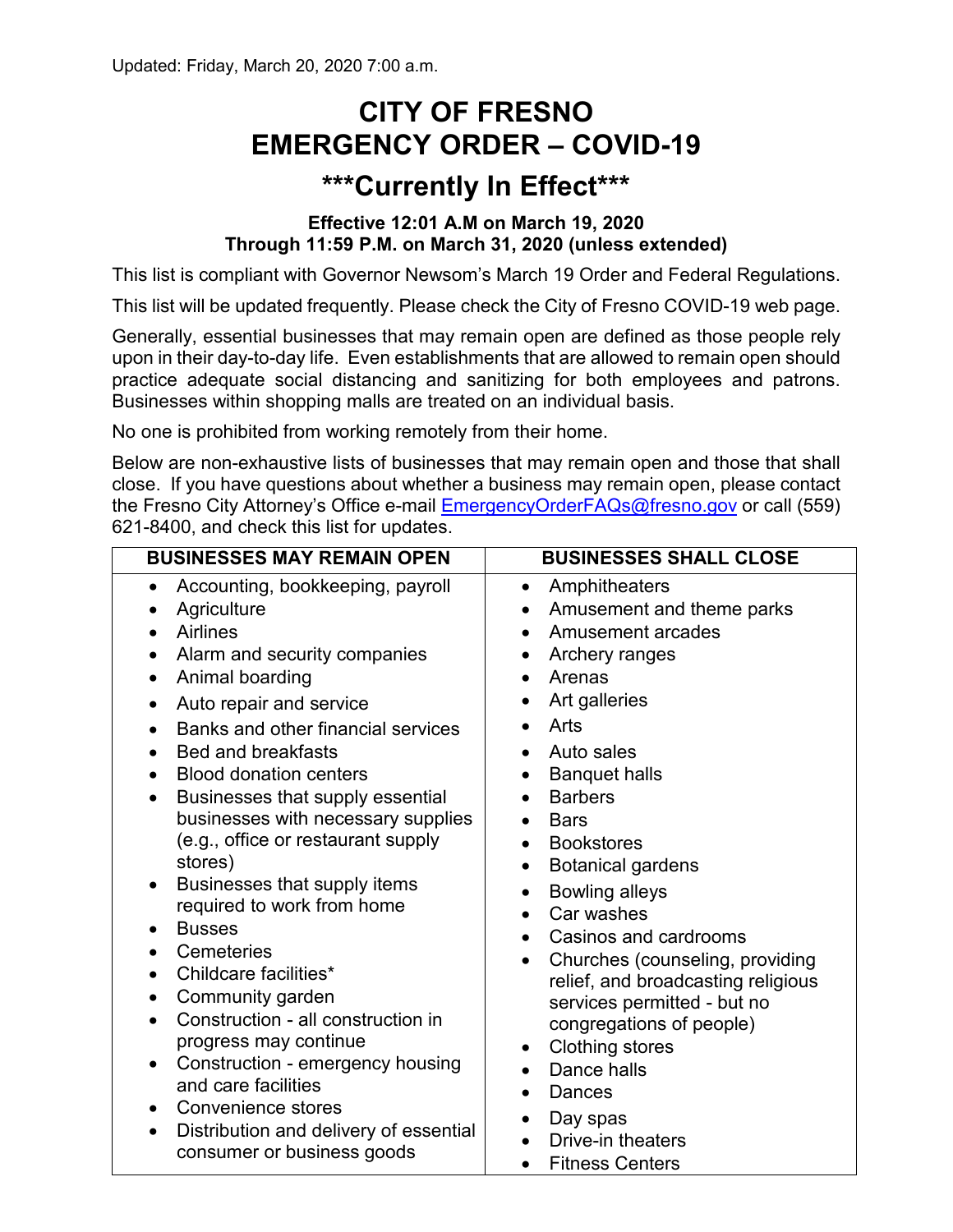| Domestic violence shelter<br>$\bullet$<br>Drug stores<br>Dry cleaners<br>Electricians<br><b>Essential government services</b><br>(each public agency to make its<br>own determination - minimize<br>employees and congregations of<br>people)<br><b>Exterminators</b><br>$\bullet$<br>Farmer's markets<br>Farming (all agriculture)<br>Food and goods delivery services<br>$\bullet$<br>Food banks and other organizations<br>$\bullet$<br>that provide assistance to the<br>disadvantaged<br>Food preparation facilities<br>$\bullet$<br>Funeral parlor and internment<br>$\bullet$<br>services<br><b>Gas stations</b><br>Government agencies and facilities,<br>$\bullet$<br>as necessary to maintain critical<br>infrastructure<br><b>Grocery stores</b><br>$\bullet$<br>Hardware stores<br>$\bullet$<br>Healthcare providers - doctors,<br>$\bullet$<br>dentists, mental health<br>professionals, nurses<br>Home-based care for all<br>$\bullet$<br>Home repair and maintenance<br>(landscaping, pool service, repairs)<br>Homeless service providers<br><b>Hospitals and clinics</b><br><b>Hotels and motels</b><br><b>HVAC</b> services<br>Laundromats<br>Law firms<br>Mailing and shipping services<br>Malls, if certain businesses within<br>the mall may remain open<br>Manufacturing of essential<br>consumer and business goods<br>Media<br>Pet supply<br><b>Pharmacies</b> | Golf courses and driving ranges<br>٠<br>Gymnasiums<br>$\bullet$<br>Hair salons<br>Health clubs<br>$\bullet$<br><b>Historical sites</b><br>Ice rinks<br>$\bullet$<br>Industrial and manufacturing not<br>expressly permitted<br>Libraries<br>$\bullet$<br>Liquor stores (grocery and<br>$\bullet$<br>convenience stores permitted)<br>Massage parlors,<br>$\bullet$<br>Miniature golf courses<br>$\bullet$<br>Model homes<br>$\bullet$<br>Motorcycle clubs<br>$\bullet$<br>Movie theaters<br><b>Museums</b><br>Music events<br>$\bullet$<br><b>Nightclubs</b><br>$\bullet$<br>Performing arts centers<br>$\bullet$<br>Pet grooming<br>$\bullet$<br>Pool and billiards lounges<br>$\bullet$<br>Private social clubs<br>$\bullet$<br>Public swimming pools<br>$\bullet$<br><b>Riding stables</b><br>$\bullet$<br>Roller skating rinks<br>$\bullet$<br>Salons and barbers<br>Second hand/thrift stores<br>Shooting ranges<br>٠<br>Sports stadiums and facilities - all<br>Swap meet/flea market<br>Tasting rooms<br>Tattoo and body piercing<br>Tennis clubs<br>Trampoline and bounce houses<br>Water parks<br>Zoos<br>All other retail or recreational<br>facilities not listed under "May<br>Remain Open" |
|----------------------------------------------------------------------------------------------------------------------------------------------------------------------------------------------------------------------------------------------------------------------------------------------------------------------------------------------------------------------------------------------------------------------------------------------------------------------------------------------------------------------------------------------------------------------------------------------------------------------------------------------------------------------------------------------------------------------------------------------------------------------------------------------------------------------------------------------------------------------------------------------------------------------------------------------------------------------------------------------------------------------------------------------------------------------------------------------------------------------------------------------------------------------------------------------------------------------------------------------------------------------------------------------------------------------------------------------------------------------------------------|---------------------------------------------------------------------------------------------------------------------------------------------------------------------------------------------------------------------------------------------------------------------------------------------------------------------------------------------------------------------------------------------------------------------------------------------------------------------------------------------------------------------------------------------------------------------------------------------------------------------------------------------------------------------------------------------------------------------------------------------------------------------------------------------------------------------------------------------------------------------------------------------------------------------------------------------------------------------------------------------------------------------------------------------------------------------------------------------------------------------------------------------------------------------------------------------------------|
| Phone centers                                                                                                                                                                                                                                                                                                                                                                                                                                                                                                                                                                                                                                                                                                                                                                                                                                                                                                                                                                                                                                                                                                                                                                                                                                                                                                                                                                          |                                                                                                                                                                                                                                                                                                                                                                                                                                                                                                                                                                                                                                                                                                                                                                                                                                                                                                                                                                                                                                                                                                                                                                                                         |

- Plumbers
- Produce stands